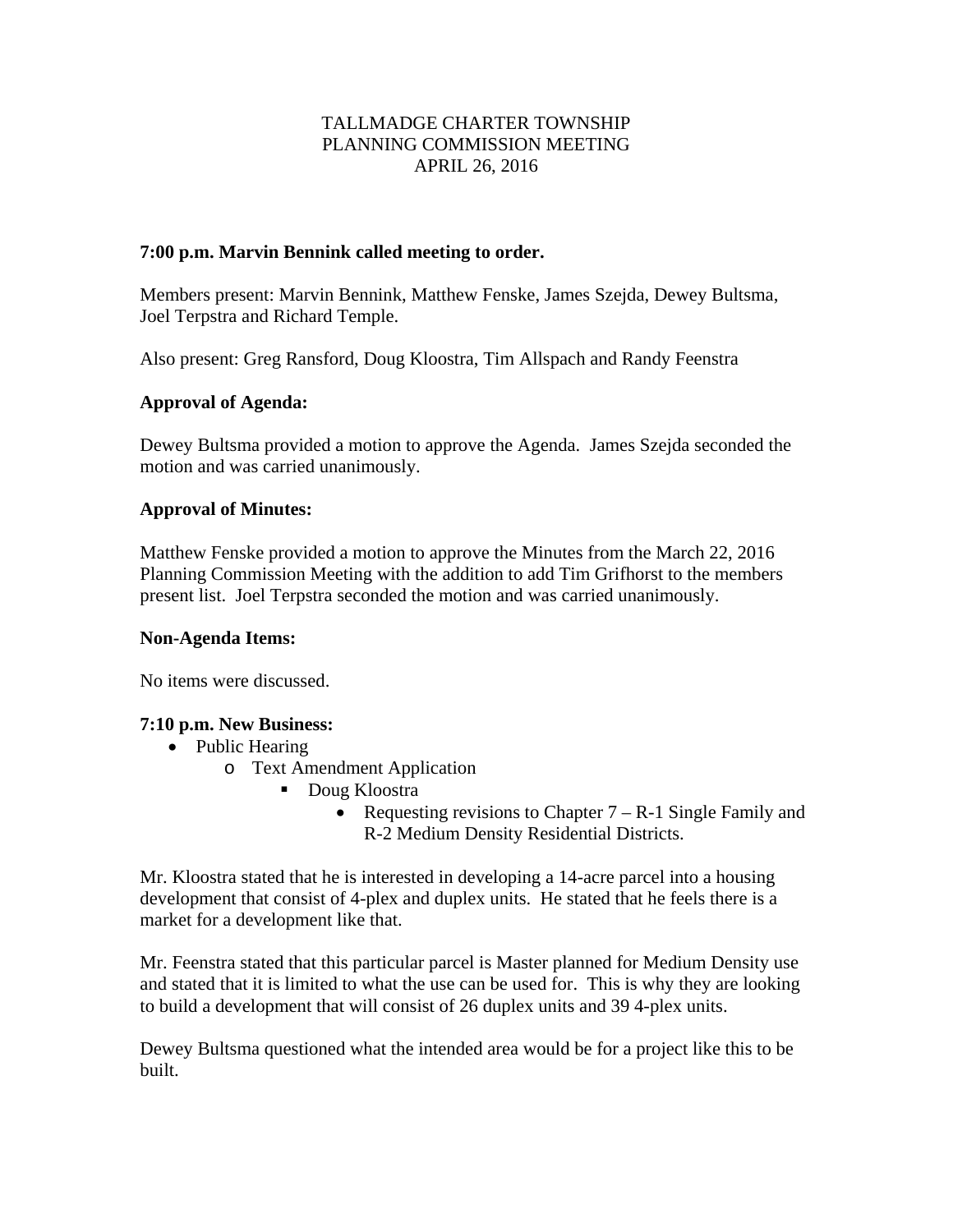Mr. Feenstra stated that the property is located on Leonard Street and is situated between Leonard Gardens Mobile Home Park and Crowley Drive.

Richard Temple asked what area will be affected by a project like this.

Greg Ransford stated that the language in the Master Plan is for the R-2 (Medium Density Residential)

Joel Terpstra questioned if the project could possibly have scaled down so it would feel overwhelming to the residents that live by it.

Mr. Allspach stated that the way the project is laid out and with the green space that is available, no units will be seeing from the road.

Joel Terpstra questioned the spacing in between units.

Mr. Feenstra stated there will be an approximate space of 20 feet.

Mr. Allspach feels that the township is growing and there needs to be some sort of development in the township that is not just an apartment complex.

A motion was provided to Table the request to revise Chapter 7 – R-1 Single Family and R-2 Medium Density Residential Districts until more information is provided from the applicant to further information is provided by the applicant. Dewey Bultsma seconded the motion and was carried unanimously.

## **7:30 p.m. Public Hearing was opened to the public.**

No public comments were made.

Public Hearing was closed.

- Discussion Items
	- o M45 Developers, LLC
		- Requesting review of tentative rezoning application.

There was discussion that took place regarding possible rezoning of several parcels that run along Lake Michigan Drive and Seconded Avenue. Mr. Bultsma stated that he feels it would be easier to rezone the approximate 24 acres from R-1 (Single Family Residential) to C-2 (General Commercial) at the same time.

Joel Terpstra provided a motion that more information will be required when applicant further pursue request. James Szejda seconded the motion and was carried unanimously.